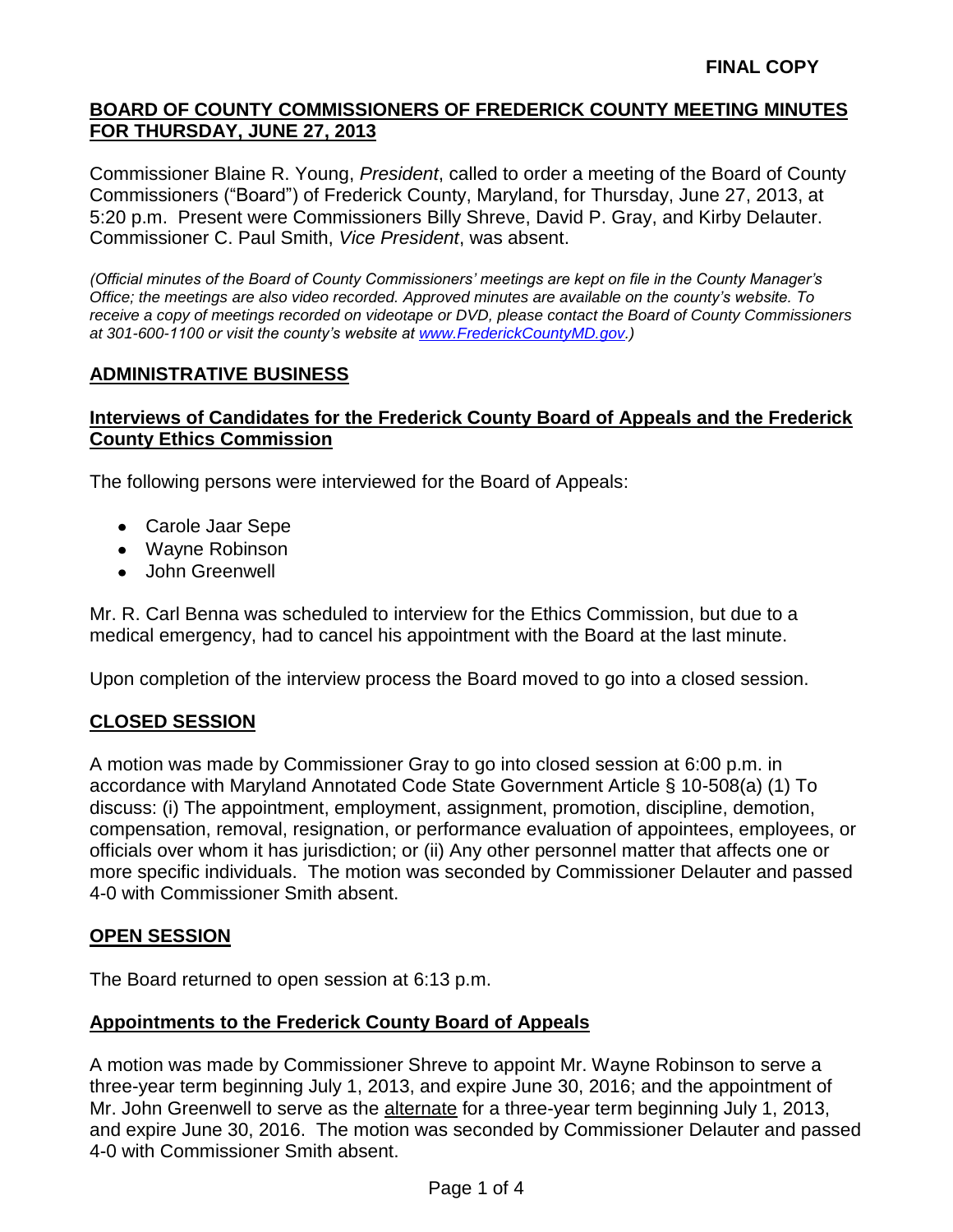### **Appointment to the Frederick County Ethics Commission**

A motion was made by Commissioner Gray to appoint Mr. R. Carl Benna to serve a threeyear term beginning July 1, 2013, and expire June 30, 2016. The motion was seconded by Commissioner Delauter and passed 4-0 with Commission Smith absent.

#### **ADJOURN**

The meeting adjourned at 6:15 p.m.

Joyce M. Grossnickle Administrative Officer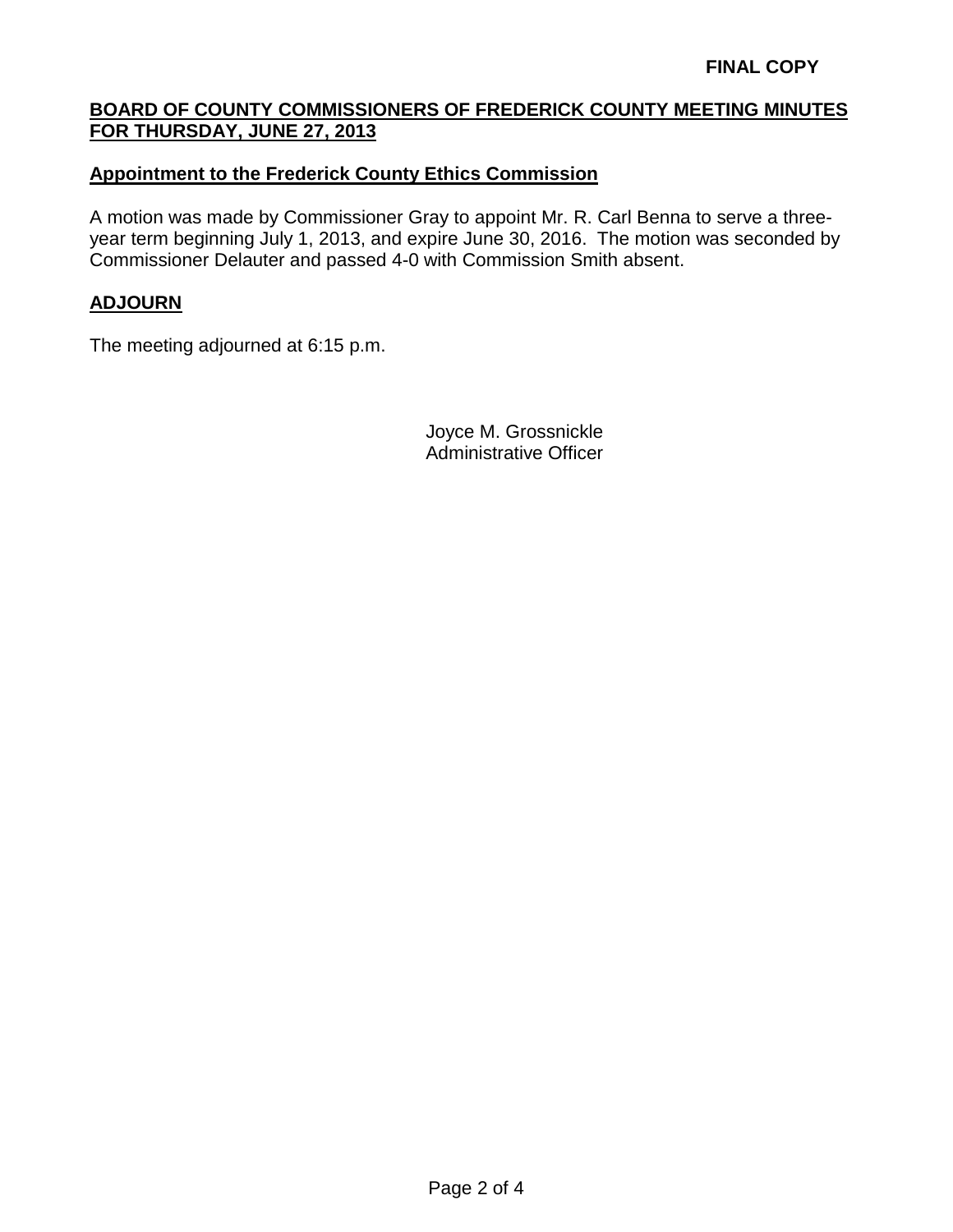#### **FORM OF STATEMENT FOR CLOSING THE MEETING OF THURSDAY, JUNE 27, 2013**

## **STATUTORY AUTHORITY TO CLOSE SESSION**

#### **State Government Article §10-508(a)**

To discuss: (i) The appointment, employment, assignment, promotion, discipline, demotion, compensation, removal, resignation, or performance evaluation of appointees, employees, or officials over whom it has jurisdiction; or (ii) Any other personnel matter that affects one or more specific individuals.

#### **Motion:**

A motion was made by Commissioner Gray to go into closed session at 6:00 p.m. in accordance with Maryland Annotated Code State Government Article § 10-508(a) (1) To discuss: (i) The appointment, employment, assignment, promotion, discipline, demotion, compensation, removal, resignation, or performance evaluation of appointees, employees, or officials over whom it has jurisdiction; or (ii) Any other personnel matter that affects one or more specific individuals. The motion was seconded by Commissioner Delauter and passed 4-0 with Commissioner Smith absent.

#### **Time and Location:**

6:00 p.m. – Third Floor Meeting Room, Winchester Hall

#### **Topic for Discussion:**

To discuss the candidates for possible appointment to the Frederick County Board of Appeals and to the Frederick County Ethics Commission.

> Joyce M. Grossnickle Administrative Officer